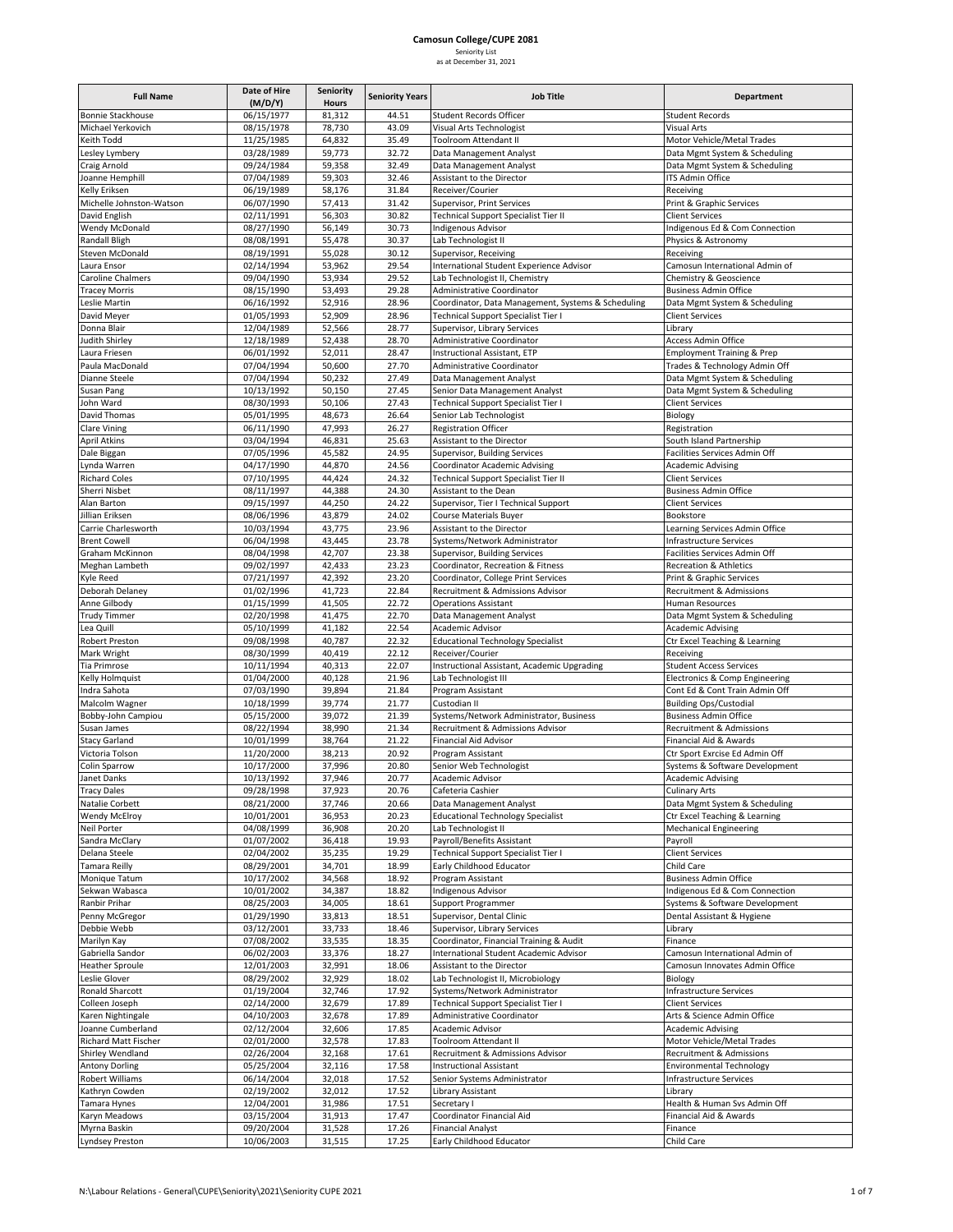| as at December 31, 202 |  |  |
|------------------------|--|--|

| <b>Full Name</b>                           | Date of Hire<br>(M/D/Y)              | <b>Seniority</b><br>Hours | <b>Seniority Years</b> | <b>Job Title</b>                                                               | Department                                                      |
|--------------------------------------------|--------------------------------------|---------------------------|------------------------|--------------------------------------------------------------------------------|-----------------------------------------------------------------|
| Siobhan Bryce                              | 02/16/2004                           | 31,091                    | 17.02                  | <b>Counselling Assistant</b>                                                   | Counseling                                                      |
| Lisa Kalaman                               | 09/14/2004                           | 30,971                    | 16.95                  | Financial Accounting Payables Office                                           | Finance                                                         |
| <b>Shelley Butler</b><br>Sandra Fehler     | 10/18/2004<br>01/28/2005             | 30,907                    | 16.92                  | Academic Advisor<br>Administrative Coordinator                                 | <b>Academic Advising</b>                                        |
| Dallice McHugh                             | 02/21/2005                           | 30,873<br>30,660          | 16.90<br>16.78         | Receiver/Courier                                                               | Registrar Admin Office<br>Receiving                             |
| Douglas McCurdy                            | 04/04/2005                           | 30,548                    | 16.72                  | Receiver/Courier                                                               | Receiving                                                       |
| Michael Benneyworth                        | 12/01/2003                           | 30,427                    | 16.65                  | Technical Support Specialist Tier II                                           | <b>Client Services</b>                                          |
| Valerie Spilsbury                          | 04/28/2004                           | 30,200                    | 16.53                  | Operations Clerk, Facilities Services                                          | Facilities Services Admin Off                                   |
| Allan Shook<br>Christine Mollerud          | 08/25/2003<br>09/18/2002             | 30,173<br>29,817          | 16.51<br>16.32         | AudioVisual Technologist<br><b>Enrollment &amp; Promotions Assistant</b>       | <b>Audio Visual Services</b><br>Trades & Technology Admin Off   |
| Eileen Stanton                             | 08/18/2004                           | 29,789                    | 16.31                  | Student Records Assistant                                                      | <b>Student Records</b>                                          |
| Dawna Hurst                                | 11/22/2004                           | 29,777                    | 16.30                  | Human Resources Assistant                                                      | Human Resources                                                 |
| Gerhard Leupelt                            | 09/08/2004                           | 29,380                    | 16.08                  | Lab Assistant, Hospitality                                                     | Hospitality Tour & Golf Mgmt                                    |
| Jennifer Bigelow                           | 06/01/2004                           | 29,315                    | 16.05                  | Custodian II                                                                   | <b>Building Ops/Custodial</b>                                   |
| Andy Chen<br>Erynne Grant                  | 10/06/1999<br>12/16/2003             | 29,274<br>29,254          | 16.02<br>16.01         | Instructional Assistant II ELD<br>Copyright Advisor                            | English Language Development<br>Library                         |
| Susan Carr                                 | 01/03/2006                           | 29,170                    | 15.97                  | <b>Financial Coordinator</b>                                                   | Trades Devlpmt & Spcl Projcts                                   |
| Wade Plante                                | 10/11/2005                           | 29,079                    | 15.92                  | Systems/Network Administrator                                                  | Infrastructure Services                                         |
| Ivan Hrgovich                              | 09/22/2005                           | 29,029                    | 15.89                  | Technical Support Specialist Tier II                                           | <b>Client Services</b>                                          |
| Jacqueline Burden<br>Michael Bennett       | 03/15/2005<br>06/01/2006             | 28,568<br>28,434          | 15.64<br>15.56         | Student Employment Facilitator<br>Analyst                                      | Co-Op Ed & Career Services<br>Institutional Research & Plan     |
| <b>Richard Wong</b>                        | 03/01/2006                           | 28,306                    | 15.49                  | Maintenance Technician I                                                       | <b>Building Services/Maintenance</b>                            |
| Jonathan Ruhl                              | 07/10/2006                           | 28,245                    | 15.46                  | Marketing Communications Strategist, Team Lead                                 | <b>College Communications</b>                                   |
| Letay Hailu                                | 08/31/2005                           | 28,091                    | 15.38                  | Custodian II                                                                   | <b>Building Ops/Custodial</b>                                   |
| Alanna Baird                               | 05/29/2006                           | 28,072                    | 15.37                  | Financial Aid Advisor                                                          | Financial Aid & Awards                                          |
| Mark Terpstra<br>Corinne Hubin             | 06/22/2006<br>09/06/2005             | 27,987<br>27,938          | 15.32<br>15.29         | Senior Building Systems Administrator<br>Kitchen / Storeroom Steward           | Facilities Services Admin Off<br><b>Culinary Arts</b>           |
| <b>Hayley Elliott</b>                      | 12/09/2005                           | 27,738                    | 15.18                  | <b>Business Analyst</b>                                                        | Data Mgmt System & Scheduling                                   |
| Stephen Stacey                             | 08/15/2006                           | 27,449                    | 15.02                  | Technical Support Specialist Tier I                                            | <b>Client Services</b>                                          |
| Sumie Morison                              | 10/04/2006                           | 27,075                    | 14.82                  | Team Lead, International Admissions                                            | Intl Mrkg Recruit & Addmission                                  |
| Charlene Joynson                           | 04/23/2007<br>05/22/2007             | 26,740<br>26,663          | 14.64<br>14.59         | Program Assistant                                                              | South Island Partnership                                        |
| Teresa Shook<br>Mark D'Antonio             | 05/24/2007                           | 26,404                    | 14.45                  | Senior Data Management Analyst<br>Custodian II                                 | Data Mgmt System & Scheduling<br><b>Building Ops/Custodial</b>  |
| Kevin Blaney                               | 07/17/2007                           | 26,384                    | 14.44                  | Groundskeeper III                                                              | Grounds                                                         |
| Margaret Harrison                          | 10/01/2004                           | 26,077                    | 14.27                  | Print Production Operator                                                      | Print & Graphic Services                                        |
| Jessica Michalofsky                        | 01/15/2007                           | 26,047                    | 14.26                  | Instructional Assistant, Academic Upgrading English                            | <b>Student Access Services</b>                                  |
| Sandra Tennent<br>Laurel MacIntosh         | 11/07/2006<br>10/22/2007             | 26,031<br>25,900          | 14.25<br>14.18         | <b>Events Coordinator</b><br>Coordinator Student Records                       | <b>College Communications</b><br><b>Student Records</b>         |
| <b>Stacey Steil</b>                        | 07/23/2007                           | 25,848                    | 14.15                  | Library Technician                                                             | Library                                                         |
| Kristina Andrew                            | 03/13/2001                           | 25,684                    | 14.06                  | <b>Instructional Assistant</b>                                                 | Psychology                                                      |
| Susan Rudiger                              | 01/03/2008                           | 25,472                    | 13.94                  | <b>Practice Placement Assistant</b>                                            | Health & Human Svs Admin Off                                    |
| Doreen Provencher<br>Shane Johnson         | 09/03/2003                           | 25,204<br>25,096          | 13.80                  | Assistant to the Director                                                      | Indig Ed & Com Con Admin Off<br>Grounds                         |
| Cassandra Price                            | 04/14/2008<br>11/22/2007             | 24,975                    | 13.74<br>13.67         | Groundskeeper II<br>Assistant to the Director                                  | Applied Lrng/Cop Ed Admin Off                                   |
| Manuela Blankenhorn                        | 05/21/2008                           | 24,899                    | 13.63                  | Assistant to the Dean                                                          | Access Admin Office                                             |
| Diana Fink                                 | 05/07/2008                           | 24,717                    | 13.53                  | Custodial Chargehand                                                           | <b>Building Ops/Custodial</b>                                   |
| Renee Carreiro                             | 06/23/2008<br>06/04/2008             | 24,659                    | 13.50                  | Coordinator, Recruitment & Admissions                                          | Recruitment & Admissions<br>Child Care                          |
| Laureanne Lepage<br><b>Charity Calder</b>  | 07/28/2008                           | 24,608<br>24,500          | 13.47<br>13.41         | Early Childhood Educator<br>Assistant to the Dean                              | Arts & Science Admin Office                                     |
| <b>Travis Parsons</b>                      | 08/05/2008                           | 24,402                    | 13.36                  | <b>Registration Officer</b>                                                    | Registration                                                    |
| <b>Shelly Steil</b>                        | 05/23/2008                           | 24,352                    | 13.33                  | Early Childhood Educator                                                       | Child Care                                                      |
| Kelly Trotter                              | 08/25/2008                           | 24,346                    | 13.33                  | <b>Operations Assistant</b>                                                    | <b>Business Admin Office</b>                                    |
| Darryl Gerbrandt<br>Megan Hale             | 06/26/2008<br>08/01/2008             | 24,327<br>24,245          | 13.32<br>13.27         | <b>Technical Support Specialist Tier I</b><br>Recruitment & Admissions Advisor | <b>Client Services</b><br>Recruitment & Admissions              |
| Krista Amyotte                             | 09/15/2008                           | 24,216                    | 13.25                  | <b>Bookstore Cashier II</b>                                                    | Bookstore                                                       |
| <b>Bradley Clink</b>                       | 08/21/2008                           | 23,811                    | 13.03                  | Custodian II                                                                   | <b>Building Ops/Custodial</b>                                   |
| Richard Chamberlain                        | 09/15/2008                           | 23,762                    | 13.01                  | <b>Business Lab Assistant I</b>                                                | <b>Business Admin Office</b>                                    |
| Peggy Chorney<br><b>Bella Nicholls</b>     | 04/21/2005<br>02/01/2008             | 23,527<br>23,376          | 12.88<br>12.79         | Library Assistant<br>Recruitment & Admissions Advisor                          | Library<br>Recruitment & Admissions                             |
| Susan Lee                                  | 08/15/2007                           | 23,190                    | 12.69                  | <b>Student Records Officer</b>                                                 | <b>Student Records</b>                                          |
| Annette Hansen                             | 08/17/2006                           | 23,065                    | 12.62                  | Library Assistant                                                              | Library                                                         |
| Mary Hendrixson                            | 06/25/2009                           | 22,787                    | 12.47                  | Recruitment & Admissions Advisor                                               | Recruitment & Admissions                                        |
| Nadia Sidky                                | 10/02/2006                           | 22,446                    | 12.29                  | Recruitment & Admissions Advisor                                               | Recruitment & Admissions                                        |
| Nancy-Ellen Mabey<br>Patrick Nicholson     | $\frac{1}{09}/19/2008$<br>02/21/2011 | 22,331<br>22,309          | 12.22<br>12.21         | Accessible Learning Advisor<br>Lab Technologist II                             | Centre for Accessible Learning<br><b>Mechanical Engineering</b> |
| <b>Tony Almeida</b>                        | 09/28/2009                           | 22,026                    | 12.06                  | Custodian II                                                                   | <b>Building Ops/Custodial</b>                                   |
| Elisabeth Kope                             | 10/08/2004                           | 21,924                    | 12.00                  | Accessible Learning Advisor                                                    | Centre for Accessible Learning                                  |
| Dana Henly                                 | 08/25/2008                           | 21,847                    | 11.96                  | Assistant to the Director                                                      | Advancement & Alumni Admin Off                                  |
| Dale Wildman<br>Peter Eckard               | 01/11/2010<br>01/25/2010             | 21,840<br>21,768          | 11.95<br>11.91         | Toolroom Attendant II                                                          | <b>Architectural Trades</b><br>Facilities Services Admin Off    |
| Robynne Mills                              | 10/06/2008                           | 21,667                    | 11.86                  | Computer Aided Design & Drafting Technician<br><b>Academic Advisor</b>         | <b>Academic Advising</b>                                        |
| <b>Dustin Moore</b>                        | 08/24/2009                           | 21,539                    | 11.79                  | Instructional Assistant, Exercise Science                                      | <b>Exercise &amp; Wellness</b>                                  |
| Scholastica Whitney                        | 09/11/2001                           | 21,123                    | 11.56                  | Secretary I                                                                    | <b>Access Admin Office</b>                                      |
| Yacob Meresa                               | 09/23/2006                           | 20,979                    | 11.48                  | Custodian II                                                                   | <b>Building Ops/Custodial</b>                                   |
| <b>Jared Danvers</b><br>Chad Kreutzenstein | 04/26/2010<br>07/22/2008             | 20,850<br>20,798          | 11.41<br>11.38         | Custodian II<br>Groundskeeper I                                                | <b>Building Ops/Custodial</b><br>Grounds                        |
| Laurie Isenor                              | 12/09/2008                           | 20,764                    | 11.37                  | Custodian II                                                                   | <b>Building Ops/Custodial</b>                                   |
| Robert Lomas                               | 09/07/2010                           | 20,643                    | 11.30                  | Analyst                                                                        | Institutional Research & Plan                                   |
| Kathryn Russell                            | 08/13/2009                           | 20,385                    | 11.16                  | Instructional Assistant, Sport Education                                       | Sport Management                                                |
| Tersia Fagan<br>Tasmin Paun                | 07/22/2008<br>03/29/2004             | 20,331<br>20,327          | 11.13<br>11.13         | Assistant to the Dean<br><b>Financial Analyst</b>                              | Health & Human Svs Admin Off<br>Finance                         |
| John Ferreira                              | 11/15/2010                           | 20,305                    | 11.11                  | Maintenance Technician II, FSR                                                 | <b>Building Services/Maintenance</b>                            |
| Ana Maria Garcia Fernandez                 | 05/17/2010                           | 19,957                    | 10.92                  | Program Assistant                                                              | Arts & Science Admin Office                                     |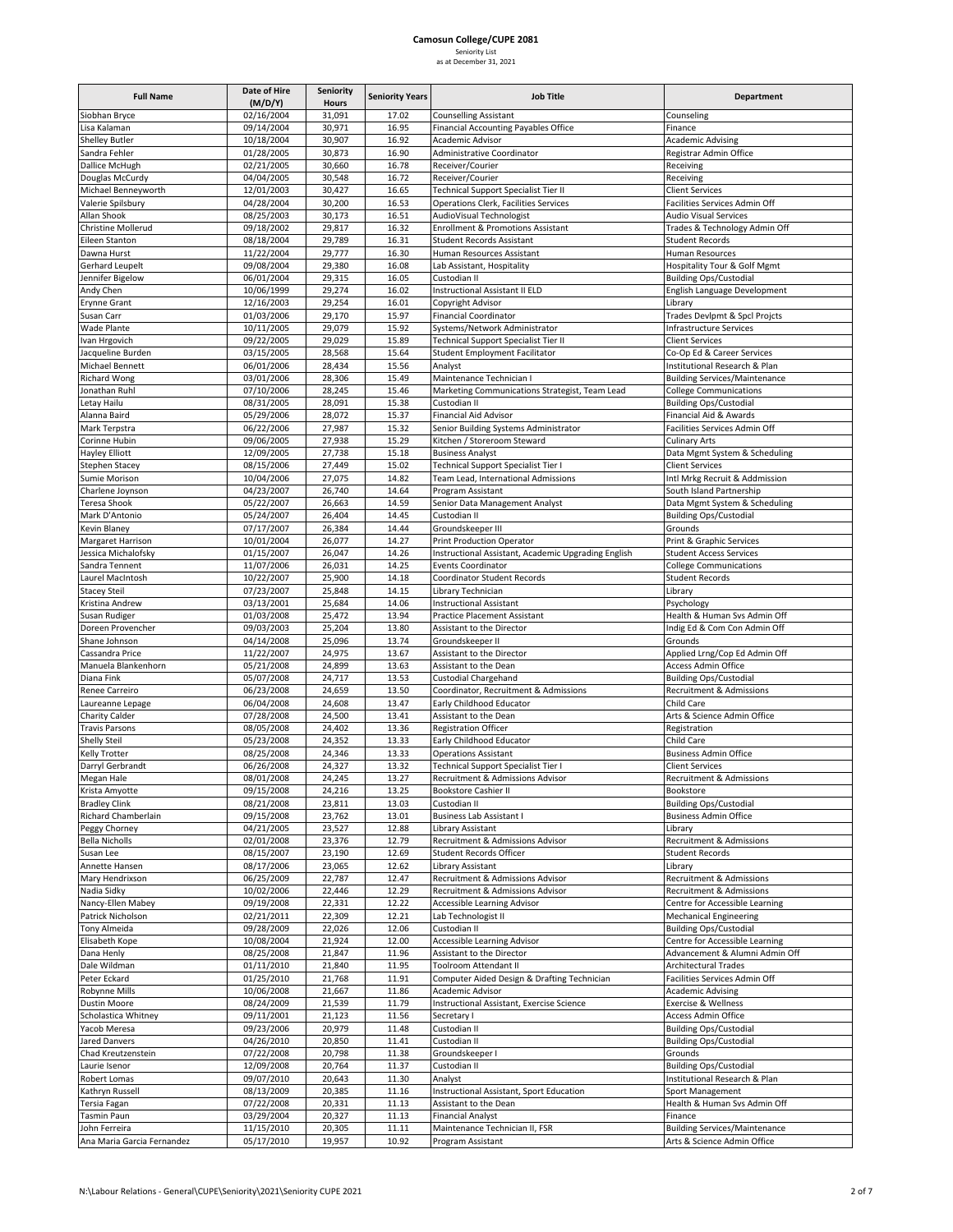### **Camosun College/CUPE 2081** Seniority List

| as at December 31, 2021 |  |
|-------------------------|--|

| <b>Full Name</b>                     | Date of Hire<br>(M/D/Y)  | Seniority<br>Hours | <b>Seniority Years</b> | <b>Job Title</b>                                                | Department                                                                   |
|--------------------------------------|--------------------------|--------------------|------------------------|-----------------------------------------------------------------|------------------------------------------------------------------------------|
| <b>Kim Miles</b>                     | 09/02/2008               | 19,901             | 10.89                  | Assistant to the Director                                       | Ancillary Svs Admin Office                                                   |
| Victor Quan                          | 04/06/2010               | 19,834             | 10.86                  | Bookstore Shipper/Receiver II                                   | Bookstore                                                                    |
| Charles Campbell                     | 09/08/2009               | 19,629             | 10.74                  | Instructional Assistant, Math                                   | <b>Student Access Services</b>                                               |
| Darrell Jones                        | 06/06/2011               | 19,286             | 10.56                  | Maintenance Technician II                                       | <b>Building Services/Maintenance</b>                                         |
| Sue Askew                            | 01/13/2009               | 18,981             | 10.39                  | Lab Technologist II                                             | Biology                                                                      |
| Rae Parkinson                        | 09/18/2006               | 18,924             | 10.36                  | Secretary II                                                    | ITS Admin Office                                                             |
| Louise Thauvette                     | 08/08/2011               | 18,907             | 10.35                  | <b>Academic Advising Assistant</b>                              | <b>Academic Advising</b>                                                     |
| Michael McLean                       | 07/18/2011               | 18,655             | 10.21                  | Visual Arts Technologist                                        | Visual Arts                                                                  |
| Peter Costin<br>Sue Yu Woon          | 12/05/2011<br>05/19/2011 | 18,375<br>18,219   | 10.06<br>9.97          | Senior Network Administrator<br><b>Registration Officer</b>     | Infrastructure Services<br>Registration                                      |
| Jason King                           | 08/24/2009               | 18,206             | 9.96                   | AudioVisual Technologist                                        | <b>Audio Visual Services</b>                                                 |
| Linda Rose                           | 03/16/2010               | 18,134             | 9.93                   | Accessible Learning Assistant                                   | Centre for Accessible Learning                                               |
| Sean McLaughlin                      | 11/02/2011               | 18,039             | 9.87                   | Supervisor, Graphic Services                                    | Print & Graphic Services                                                     |
| Rosa Perez                           | 12/11/2006               | 18,012             | 9.86                   | Lab Assistant, HHS                                              | <b>Continuing Care</b>                                                       |
| Michael Maloney                      | 01/06/2011               | 17,970             | 9.84                   | Web Technologist                                                | Systems & Software Development                                               |
| Donna Montgomery                     | 09/17/2010               | 17,965             | 9.83                   | Early Childhood Educator                                        | Child Care                                                                   |
| Jay Endersby                         | 06/06/2011               | 17,641             | 9.66                   | Groundskeeper I                                                 | Grounds                                                                      |
| Dre Lavack                           | 08/02/2011               | 17,406             | 9.53                   | Technical Support Specialist Tier I                             | <b>Client Services</b>                                                       |
| <b>Brian Tobin</b>                   | 03/28/2011               | 17,325             | 9.48                   | <b>Technical Support Assistant</b>                              | <b>Client Services</b>                                                       |
| Laura Moore                          | 07/19/2012               | 17,304             | 9.47                   | Payroll/Benefits Assistant                                      | Payroll                                                                      |
| Ronald Wong<br><b>Walter King</b>    | 07/23/2012<br>04/15/2004 | 17,095<br>16,624   | 9.36<br>9.10           | Maintenance Technician I<br>Lab Assistant, Biology              | <b>Building Services/Maintenance</b><br>Biology                              |
| Cynthia Bruckel                      | 01/31/2012               | 16,612             | 9.09                   | Program Assistant                                               | Trades & Technology Admin Off                                                |
| Daniel Harris                        | 09/07/2010               | 16,342             | 8.94                   | <b>Fitness Centre Attendant</b>                                 | Recreation & Athletics                                                       |
| Melissa Davidson                     | 08/24/2011               | 16,330             | 8.94                   | <b>Bookstore Cashier II</b>                                     | Bookstore                                                                    |
| Milo Anstey                          | 11/22/2012               | 16,060             | 8.79                   | <b>Operations Clerk, Print Services</b>                         | Print & Graphic Services                                                     |
| Michael Fletcher                     | 05/27/2013               | 16,055             | 8.79                   | Groundskeeper I                                                 | Grounds                                                                      |
| Naji Yazdi                           | 01/21/2013               | 15,960             | 8.74                   | <b>Operations Assistant</b>                                     | Trades & Technology Admin Off                                                |
| Paul Hey                             | 11/05/2009               | 15,804             | 8.65                   | Systems/Network Administrator                                   | Infrastructure Services                                                      |
| Rickey Mason                         | 09/14/2011               | 15,769             | 8.63                   | Custodian II                                                    | <b>Building Ops/Custodial</b>                                                |
| Verna Barker                         | 01/04/2005               | 15,705             | 8.60                   | Instructional Assistant, Indigenous                             | <b>Student Access Services</b>                                               |
| Stephen Campbell                     | 06/03/2013               | 15,645             | 8.56                   | Systems/Network Administrator                                   | <b>Infrastructure Services</b>                                               |
| Andrea Fong                          | 09/12/2011               | 15,446             | 8.45                   | Lab Technologist II, Chemistry                                  | Chemistry & Geoscience                                                       |
| Kimberly Campiou                     | 05/17/2013<br>09/03/2013 | 15,145<br>15,128   | 8.29<br>8.28           | Secretary II<br>Custodian II                                    | Arts & Science Admin Office                                                  |
| Daniele Murphy<br>May Ghasem Rashidi | 09/12/2013               | 15,102             | 8.27                   | <b>International Admissions Officer</b>                         | <b>Building Ops/Custodial</b><br>Intl Mrkg Recruit & Addmission              |
| Sudhakar Rao                         | 08/02/2011               | 15,067             | 8.25                   | Technical Support Specialist Tier II                            | <b>Client Services</b>                                                       |
| Tammy-Jo Regier                      | 03/27/2006               | 14,959             | 8.19                   | School Website Assistant                                        | <b>College Communications</b>                                                |
| William Buliziuk                     | 10/09/2013               | 14,721             | 8.06                   | Analyst                                                         | Institutional Research & Plan                                                |
| Carmen Ransford                      | 10/15/2013               | 14,679             | 8.03                   | <b>Registration Officer</b>                                     | Registration                                                                 |
| John Verreault                       | 04/16/2012               | 14,635             | 8.01                   | Systems/Network Administrator                                   | Infrastructure Services                                                      |
| Karen Murray                         | 11/12/2013               | 13,993             | 7.66                   | Library Technician                                              | Library                                                                      |
| Sharon Wild                          | 10/11/2012               | 13,952             | 7.64                   | Secretary I                                                     | <b>Business Admin Office</b>                                                 |
| Lise Gagnon                          | 02/27/2012               | 13,877             | 7.60                   | <b>Operations Assistant</b>                                     | Ctr Excel Teaching & Learning                                                |
| Aubrey Bebar                         | 09/02/2003               | 13,866             | 7.59                   | Instructional Assistant, Math                                   | <b>Student Access Services</b>                                               |
| Nadine Gordon                        | 01/28/2009               | 13,506             | 7.39                   | <b>Student Employment Assistant</b>                             | Co-Op Ed & Career Services                                                   |
| Satoko Nakabayashi<br>Michelle Alto  | 07/15/2013<br>08/22/2014 | 13,472<br>13,361   | 7.37<br>7.31           | International Student Academic Advisor<br>Assistant to the Dean | Camosun International Admin of<br>Ctr Sport Exrcise Ed Admin Off             |
| <b>Bryce Hill</b>                    | 08/15/2011               | 13,213             | 7.23                   | Technical Support Specialist Tier I                             | <b>Client Services</b>                                                       |
| Karen Morris                         | 08/29/2012               | 13,132             | 7.19                   | Early Childhood Educator                                        | Child Care                                                                   |
| Maureen Smyly                        | 09/17/2014               | 13,065             | 7.15                   | Program Assistant                                               | South Island Partnership                                                     |
| Lesley Watson                        | 11/17/2011               | 13,027             | 7.13                   | <b>Assessment Testing Officer</b>                               | <b>Assessment Centre</b>                                                     |
| Alesha Peters                        | 11/10/2014               | 13,013             | 7.12                   | <b>Operations Assistant</b>                                     | Trades & Technology Admin Off                                                |
| <b>Travis Leask</b>                  | 11/24/2014               | 12,905             | 7.06                   | Print Production Operator, Speciality                           | Print & Graphic Services                                                     |
| Hua Cui                              | 12/02/2014               | 12,845             | 7.03                   | <b>Registration Officer</b>                                     | Registration                                                                 |
| <b>Heather McDonald</b>              | 10/04/2012               | 12,750             | 6.98                   | Student Employment Facilitator                                  | Co-Op Ed & Career Services                                                   |
| Roseanne Harvey                      | 01/05/2015               | 12,740             | 6.97                   | Marketing & Communications Strategist                           | <b>College Communications</b>                                                |
| Mayu Toyoda                          | 08/25/2014               | 12,678             | 6.94                   | Instructional Assistant, ETP                                    | <b>Employment Training &amp; Prep</b>                                        |
| Andrea Kucherawy<br>Jenny Dueck      | 01/19/2015<br>11/25/2014 | 12,646<br>12,505   | 6.92<br>6.84           | Coordinator, Education Approvals<br>Assistant to the Director   | <b>Education Admin Office</b><br>Facilities Services Admin Off               |
| Salome Simard                        | 06/04/2014               | 12,483             | 6.83                   | Financial Accounting Recievables Officer                        | Finance                                                                      |
| Heidi Fink                           | 11/09/2011               | 12,395             | 6.78                   | <b>Instructional Assistant III</b>                              | Culinary Arts                                                                |
| Lorri Leonard                        | 08/01/2013               | 12,286             | 6.72                   | <b>Indigenous Advisor</b>                                       | Indigenous Ed & Com Connection                                               |
| Makiko Cardinal                      | 09/10/2001               | 12,249             | 6.70                   | <b>Bookstore Cashier II</b>                                     | Bookstore                                                                    |
| Erin Moore                           | 01/07/2014               | 12,223             | 6.69                   | Operations Clerk, Facilities Services                           | Facilities Services Admin Off                                                |
| Karen Foxall                         | 04/22/2015               | 12,094             | 6.62                   | Administrative Coordinator                                      | Health & Human Svs Admin Off                                                 |
| Michael Davies                       | 01/31/2012               | 12,031             | 6.59                   | Instructional Assistant, Exercise Science                       | <b>Exercise &amp; Wellness</b>                                               |
| Marjorie Oakley                      | 03/01/2005               | 11,924             | 6.53                   | Supervisor, Dental Clinic                                       | Dental Assistant & Hygiene                                                   |
| Shawna Powers                        | 05/04/2015               | 11,859             | 6.49                   | <b>Student Employment Assistant</b>                             | Co-Op Ed & Career Services                                                   |
| Luzia Catarino Simoes Pinto          | 06/16/2015               | 11,830             | 6.48                   | International Student Experience Advisor                        | Camosun International Admin of                                               |
| Richard Hinde                        | 07/20/2015<br>08/10/2015 | 11,760             | 6.44<br>6.38           | Maintenance Technician II                                       | <b>Building Services/Maintenance</b><br><b>Building Services/Maintenance</b> |
| Steven Bitschy<br>Andrew Bullen      | 08/17/2015               | 11,655<br>11,613   | 6.36                   | Maintenance Technician II<br>Toolroom Attendant II              | Motor Vehicle/Metal Trades                                                   |
| Ghofran Zrek                         | 03/09/2015               | 11,523             | 6.31                   | <b>Student Navigator</b>                                        | Access Admin Office                                                          |
| Jennifer Stenberg                    | 06/17/2015               | 11,480             | 6.28                   | Library Technician                                              | Library                                                                      |
| Lisa Greig                           | 07/23/2008               | 11,460             | 6.27                   | Lab Technician - Horticulture                                   | <b>Architectural Trades</b>                                                  |
| Jared Hetu                           | 09/29/2015               | 11,403             | 6.24                   | Technical Support Specialist Tier II                            | <b>Client Services</b>                                                       |
| Eva Du                               | 06/09/2014               | 11,382             | 6.23                   | International Admissions Officer                                | Intl Mrkg Recruit & Addmission                                               |
| Peter Johns                          | 10/05/2009               | 11,233             | 6.15                   | Toolroom Attendant II                                           | Plumbing & Pipe Trades                                                       |
| Daniel Gagnon                        | 10/19/2015               | 11,212             | 6.14                   | Custodian II                                                    | <b>Building Ops/Custodial</b>                                                |
| <b>Kevin Dirks</b>                   | 11/24/2015               | 10,988             | 6.01                   | Financial Accounting Payables Office                            | Finance                                                                      |
| Paul Cox                             | 04/20/2015               | 10,957             | 6.00                   | Instructional Assistant, Writing Centre                         | Ctr Excel Teaching & Learning                                                |
| Ivan Watson                          | 12/07/2015               | 10,955             | 6.00                   | Marketing & Communications Strategist                           | <b>College Communications</b>                                                |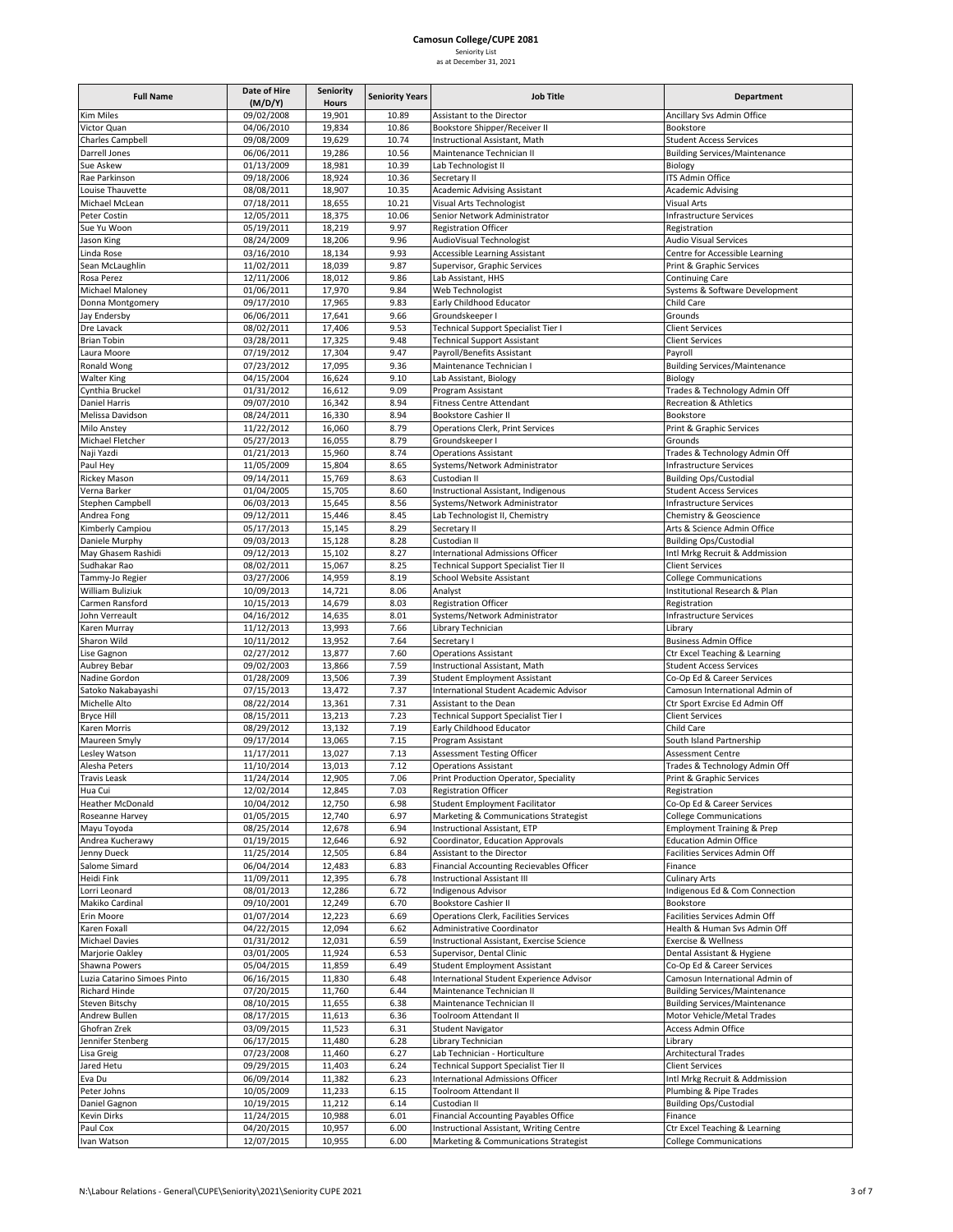|  | --------               |  |  |
|--|------------------------|--|--|
|  | is at December 31, 20. |  |  |

| <b>Full Name</b>                        | Date of Hire<br>(M/D/Y)  | <b>Seniority</b><br>Hours | <b>Seniority Years</b> | <b>Job Title</b>                                                        | Department                                                      |
|-----------------------------------------|--------------------------|---------------------------|------------------------|-------------------------------------------------------------------------|-----------------------------------------------------------------|
| Stepan Uladaev                          | 06/02/2015               | 10,922                    | 5.98                   | <b>International Admissions Officer</b>                                 | Intl Mrkg Recruit & Addmission                                  |
| Marlyce Rankin                          | 08/27/2012               | 10,786                    | 5.90                   | Lab Assistant                                                           | Nursing                                                         |
| Noriko Matsuo                           | 07/01/2015               | 10,726                    | 5.87                   | <b>Financial Coordinator</b>                                            | Camosun International Admin of                                  |
| Julia Ready                             | 09/18/2015               | 10,648                    | 5.83                   | Instructional Assistant, Writing Centre                                 | Ctr Excel Teaching & Learning                                   |
| <b>Wendy Myers</b>                      | 02/29/2016               | 10,626                    | 5.82                   | Payroll/Benefits Assistant                                              | Payroll                                                         |
| Sean McGrath                            | 02/01/2016               | 10,592                    | 5.80                   | Library Assistant                                                       | Library                                                         |
| Rachel Bernal                           | 03/14/2016               | 10,577                    | 5.79                   | <b>Operations Assistant</b>                                             | Health & Human Svs Admin Off                                    |
| Jo-Ann Clar                             | 04/01/2016               | 10,521                    | 5.76                   | Secretary III                                                           | Health & Human Svs Admin Off                                    |
| Roz Jeffery                             | 04/04/2016               | 10,467                    | 5.73                   | Accessible Learning Advisor                                             | Centre for Accessible Learning                                  |
| <b>Ying Jing</b>                        | 06/15/2015<br>10/16/2015 | 10,401<br>10,381          | 5.69<br>5.68           | Support Programmer                                                      | Systems & Software Development<br>Facilities Services Admin Off |
| Morgan Pilling<br>Jennafer Roberts      | 03/21/2016               | 10,348                    | 5.66                   | Coordinator, Capital Projects<br><b>Operations Assistant</b>            | Indig Ed & Com Con Admin Off                                    |
| Tanner Biggan                           | 05/06/2013               | 10,288                    | 5.63                   | Groundskeeper I                                                         | Grounds                                                         |
| Cheryl Dyck                             | 05/11/2016               | 10,276                    | 5.62                   | Recruitment & Admissions Advisor                                        | <b>Recruitment &amp; Admissions</b>                             |
| David Lacey                             | 06/06/2016               | 10,150                    | 5.56                   | Toolroom Attendant I                                                    | Motor Vehicle/Metal Trades                                      |
| Marielle Maundrell                      | 07/04/2016               | 10,010                    | 5.48                   | Accessible Learning Assistant                                           | Centre for Accessible Learning                                  |
| Cheryl Crooks                           | 09/01/2006               | 9,934                     | 5.44                   | Custodian II                                                            | <b>Building Ops/Custodial</b>                                   |
| Linda Berge                             | 09/08/2015               | 9,928                     | 5.43                   | Secretary III                                                           | Health & Human Svs Admin Off                                    |
| Paulyne Vining                          | 09/07/2010               | 9,894                     | 5.42                   | Assessment Testing Officer                                              | <b>Assessment Centre</b>                                        |
| Christine La Vallee                     | 09/05/2013               | 9,884                     | 5.41                   | Secretary I                                                             | Indig Ed & Com Con Admin Off                                    |
| Annette Annicchiarico                   | 01/25/2013               | 9,822                     | 5.38                   | Early Childhood Educator                                                | Child Care                                                      |
| Val Neaves                              | 09/04/2014               | 9,818                     | 5.37                   | Student Navigator                                                       | <b>Student Access Services</b>                                  |
| Barbara Wolfe                           | 08/22/2016<br>09/09/2015 | 9,765<br>9,685            | 5.34<br>5.30           | Lab Technologist II                                                     | <b>Civil Engineering</b><br>Child Care                          |
| Kuljeet Saroe<br>Chad Smith             | 09/01/2016               | 9,639                     | 5.28                   | Early Childhood Educator<br>Technical Support Specialist Tier II        | <b>Client Services</b>                                          |
| Cicelia Arsenault                       | 01/06/2014               | 9,564                     | 5.23                   | Instructional Assistant, Academic Upgrading                             | <b>Student Access Services</b>                                  |
| Grace-Anne Thunder                      | 10/17/2016               | 9,533                     | 5.22                   | Indigenous Advisor                                                      | Indigenous Ed & Com Connection                                  |
| Jayme Wilkinson                         | 09/06/2016               | 9,513                     | 5.21                   | <b>Operations Assistant</b>                                             | Arts & Science Admin Office                                     |
| Davide Capula                           | 07/20/2016               | 9,446                     | 5.17                   | Custodian II                                                            | <b>Building Ops/Custodial</b>                                   |
| Nga Truong                              | 08/01/2008               | 9,427                     | 5.16                   | <b>Bookstore Cashier II</b>                                             | Bookstore                                                       |
| <b>Robin Anders</b>                     | 08/03/2016               | 9,355                     | 5.12                   | Bookstore Shipper/Receiver II                                           | Bookstore                                                       |
| Julianna Fischer                        | 03/25/2003               | 9,313                     | 5.10                   | <b>Bookstore Cashier II</b>                                             | Bookstore                                                       |
| Ruth Walker-Duncan                      | 09/12/2013               | 9,193                     | 5.03                   | Secretary II                                                            | Trades & Technology Admin Off                                   |
| Rahman Saleem                           | 01/30/2016               | 9,170                     | 5.02                   | Technical Support Specialist Tier II                                    | <b>Client Services</b>                                          |
| Dustin Van Gerven                       | 01/09/2017               | 9,065                     | 4.96                   | Coordinator, Assessment Centre                                          | <b>Assessment Centre</b>                                        |
| Bonnie Faganello                        | 02/18/2014               | 9,040                     | 4.95                   | Secretary II                                                            | <b>Recreation &amp; Athletics</b>                               |
| <b>Adam Pitts</b><br>Darrell Nichol     | 01/23/2017<br>11/14/2016 | 8,921<br>8,861            | 4.88<br>4.85           | Custodian II<br>Technical Support Specialist Tier I                     | <b>Building Ops/Custodial</b><br><b>Client Services</b>         |
| Derek Pitts                             | 03/29/2017               | 8,652                     | 4.74                   | Maintenance Technician II                                               | <b>Building Services/Maintenance</b>                            |
| Barbara Doyle                           | 04/08/2013               | 8,584                     | 4.70                   | <b>Registration Officer</b>                                             | Registration                                                    |
| Kolina Ecklin                           | 05/01/2017               | 8,491                     | 4.65                   | <b>Financial Aid Advisor</b>                                            | Financial Aid & Awards                                          |
| Sergey Gusev                            | 05/15/2017               | 8,435                     | 4.62                   | Supervisor, Tier II Technical Support                                   | <b>Client Services</b>                                          |
| Dibya Shrestha                          | 08/29/2016               | 8,408                     | 4.60                   | Program Assistant                                                       | Trades & Technology Admin Off                                   |
| Matthew Zeleny                          | 01/31/2014               | 8,365                     | 4.58                   | Applied Research Technologist II                                        | Camosun Innovates Admin Office                                  |
| Morgan Desjarlais                       | 09/14/2015               | 8,345                     | 4.57                   | Kitchen Attendant                                                       | Culinary Arts                                                   |
| Alicia Lindsay                          | 05/24/2016               | 8,320                     | 4.55                   | Program Assistant                                                       | Ctr Sport Exrcise Ed Admin Off                                  |
| Ronald Hinde                            | 05/31/2017               | 8,259                     | 4.52                   | <b>Custodial Chargehand</b>                                             | <b>Building Ops/Custodial</b>                                   |
| Minsu Kim                               | 08/28/2017               | 7,976                     | 4.37                   | Systems/Network Administrator                                           | Infrastructure Services                                         |
| Shanna Baslee                           | 11/06/2012               | 7,925                     | 4.34                   | Instructional Assistant II ELD                                          | English Language Development                                    |
| Wendy Okopski<br>Laura Fujino           | 06/19/2017<br>11/07/2016 | 7,876                     | 4.31                   | <b>Instructional Assistant II</b>                                       | <b>Culinary Arts</b><br>Registration                            |
| Hannah Rose                             | 12/01/2015               | 7,870<br>7,854            | 4.31<br>4.30           | <b>Registration Officer</b><br>Marketing & Communications Strategist    | Cont Ed & Cont Train Admin Off                                  |
| <b>Tyler Lane</b>                       | 10/25/2017               | 7,609                     | 4.16                   | Supervisor, Tier I Technical Support                                    | <b>Client Services</b>                                          |
| Evan Harper                             | 08/21/2017               | 7,595                     | 4.16                   | <b>Technical Support Specialist Tier I</b>                              | <b>Client Services</b>                                          |
| Megan Nelson                            | 10/30/2017               | 7,552                     | 4.13                   | Library Technician                                                      | Library                                                         |
| Amber Clink                             | 06/22/2017               | 7,548                     | 4.13                   | Custodian II                                                            | <b>Building Ops/Custodial</b>                                   |
| Rhonda Civitarese                       | 09/29/2009               | 7,540                     | 4.13                   | Instructional Assistant, Writing Centre                                 | <b>Student Access Services</b>                                  |
| Kimberley Sutcliffe                     | 11/21/2017               | 7,489                     | 4.10                   | Library Technician                                                      | Library                                                         |
| <b>Terra Reid</b>                       | 04/24/2006               | 7,386                     | 4.04                   | Bookstore Merchandise Stocker                                           | Bookstore                                                       |
| <b>Tyler Dyer</b>                       | 09/02/2014               | 7,363                     | 4.03                   | Lab Technologist II, Chemistry                                          | Chemistry & Geoscience                                          |
| Sergio Asebey-Solares                   | 05/16/2016               | 7,336                     | 4.02                   | Coordinator, Applied Research Projects                                  | Camosun Innovates Admin Office                                  |
| <b>Joel Swets</b>                       | 09/08/2010               | 7,318                     | 4.01                   | <b>Fitness Centre Attendant</b>                                         | <b>Recreation &amp; Athletics</b>                               |
| Niranjala Storm<br><b>Robert Fields</b> | 08/27/2012<br>02/14/2013 | 7,251<br>7,221            | 3.97<br>3.95           | Instructional Assistant, Hospitality / Tourism<br>Toolroom Attendant II | Hospitality Tour & Golf Mgmt<br>Motor Vehicle/Metal Trades      |
| Geoffry Minto                           | 08/05/2016               | 7,189                     | 3.93                   | Applied Research Technologist I                                         | Camosun Innovates Admin Office                                  |
| Scott Karlen                            | 01/22/2018               | 7,168                     | 3.92                   | Lab Technologist II                                                     | Electronics & Comp Engineering                                  |
| Mika Haws                               | 04/24/2017               | 7,157                     | 3.92                   | International Admissions Officer                                        | Intl Mrkg Recruit & Addmission                                  |
| Joyce Malcolm                           | 09/15/2015               | 7,133                     | 3.90                   | Lab Assistant                                                           | Nursing                                                         |
| Kristel Cheung                          | 02/05/2018               | 7,104                     | 3.89                   | Student Records Officer                                                 | <b>Student Records</b>                                          |
| Pamela Vivian                           | 04/04/2016               | 7,073                     | 3.87                   | Assessment Testing Officer                                              | <b>Assessment Centre</b>                                        |
| Cynthia Janssen                         | 05/16/2017               | 7,033                     | 3.85                   | Instructional Assistant II ELD                                          | English Language Development                                    |
| Kirsten Amadu                           | 02/06/2017               | 7,017                     | 3.84                   | <b>Operations Assistant</b>                                             | Human Resources                                                 |
| Lara Kreuzer                            | 10/27/2016               | 6,887                     | 3.77                   | Library Technician                                                      | Library                                                         |
| <b>Helen Tait</b>                       | 04/16/2014               | 6,852                     | 3.75                   | Secretary III                                                           | <b>Access Admin Office</b>                                      |
| Erin Ball                               | 01/23/2018               | 6,787                     | 3.71                   | Program Assistant                                                       | Health & Human Svs Admin Off                                    |
| Nicole Reinelt                          | 04/23/2018               | 6,720                     | 3.68                   | Supervisor, Labs HHS                                                    | Health & Human Svs Admin Off                                    |
| Faro Sullivan                           | 09/07/2010               | 6,694                     | 3.66                   | Visual Arts Technologist                                                | Visual Arts                                                     |
| Bogdan Vasiuta                          | 04/30/2018<br>04/03/2018 | 6,685                     | 3.66                   | International Admissions Officer<br>Groundskeeper III                   | Intl Mrkg Recruit & Addmission<br>Grounds                       |
| <b>Jesse Scott</b><br>Grace Bolton      | 09/08/2015               | 6,623<br>6,581            | 3.63<br>3.60           | Instructional Assistant II ELD                                          | English Language Development                                    |
| Eguono Otukueku                         | 07/06/2015               | 6,580                     | 3.60                   | <b>Business Analyst</b>                                                 | Data Mgmt System & Scheduling                                   |
| Julia Simpson                           | 04/25/2018               | 6,546                     | 3.58                   | Custodian II                                                            | <b>Building Ops/Custodial</b>                                   |
| Jennifer Erwin                          | 05/17/2016               | 6,530                     | 3.57                   | <b>Registration Officer</b>                                             | Registration                                                    |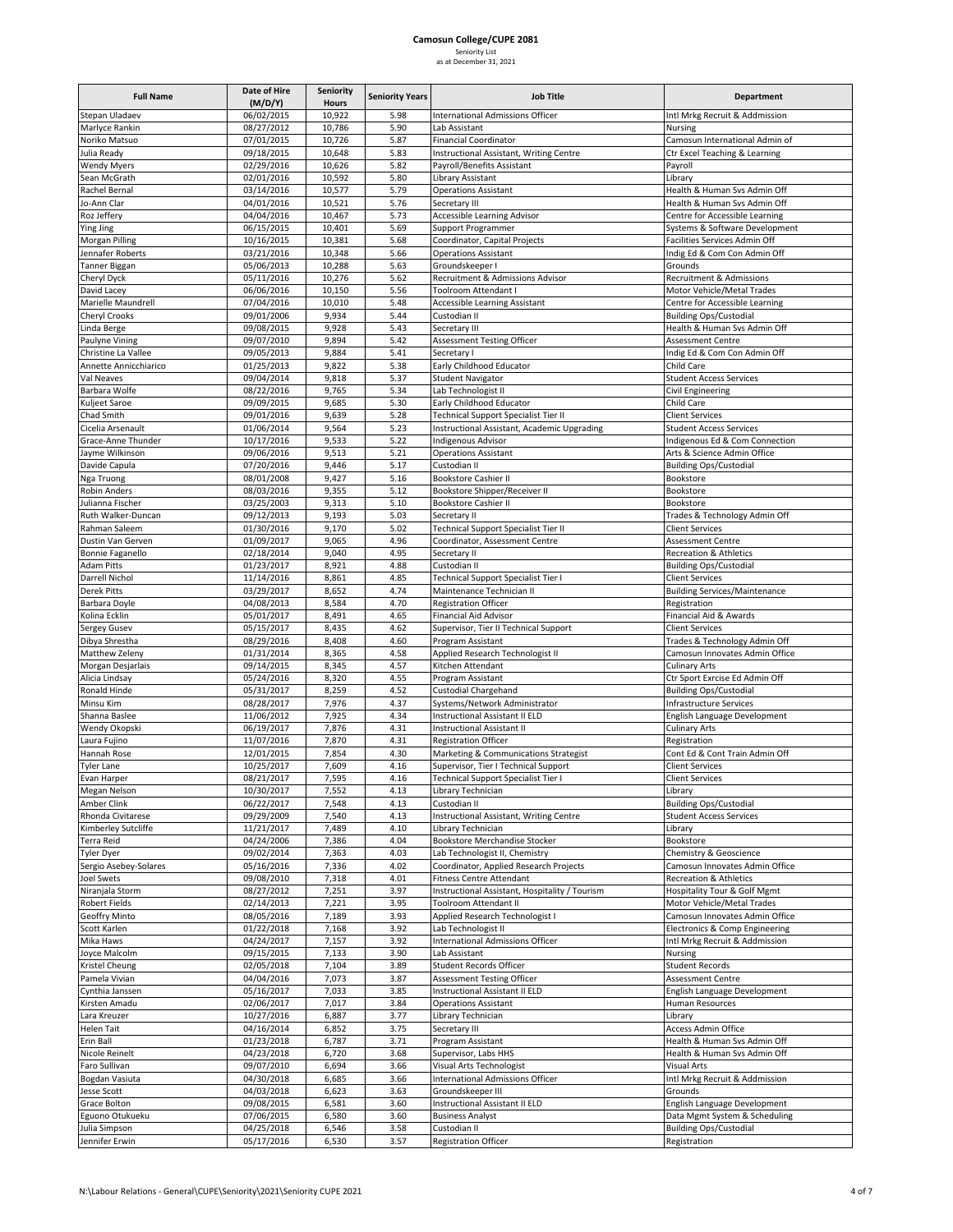### **Camosun College/CUPE 2081**

|  | Seniority List          |  |
|--|-------------------------|--|
|  | as at December 31. 2021 |  |

| <b>Full Name</b>                       | Date of Hire<br>(M/D/Y)  | <b>Seniority</b><br><b>Hours</b> | <b>Seniority Years</b> | <b>Job Title</b>                                                            | Department                                                       |
|----------------------------------------|--------------------------|----------------------------------|------------------------|-----------------------------------------------------------------------------|------------------------------------------------------------------|
| David Daley                            | 05/07/2018               | 6,521                            | 3.57                   | Custodian II                                                                | <b>Building Ops/Custodial</b>                                    |
| Vanessa Polard                         | 11/16/2016               | 6,446                            | 3.53                   | Early Childhood Educator                                                    | Child Care                                                       |
| <b>Christine Clarke</b>                | 05/08/2018               | 6,370                            | 3.49                   | Custodian II                                                                | <b>Building Ops/Custodial</b>                                    |
| John Wannamaker<br>Jeffrey McQuiggan   | 07/03/2018<br>08/10/2015 | 6,363<br>6,360                   | 3.48<br>3.48           | Systems/Network Administrator<br><b>Assistant Course Materials Buyer</b>    | Infrastructure Services<br>Bookstore                             |
| Catherine Alexander                    | 07/16/2018               | 6,300                            | 3.45                   | <b>Financial Aid Advisor</b>                                                | Financial Aid & Awards                                           |
| Kelly Erickson                         | 07/23/2018               | 6,300                            | 3.45                   | Assistant to the Director                                                   | Student Affairs Admin Office                                     |
| Ryan Rhode                             | 05/14/2018               | 6,283                            | 3.44                   | Maintenance Technician I                                                    | <b>Building Services/Maintenance</b>                             |
| Joy Wickens                            | 07/12/2018               | 6,272                            | 3.43                   | Assistant to the Dean                                                       | Trades & Technology Admin Off                                    |
| Kristina Chand                         | 02/22/2011               | 6,236                            | 3.41                   | Accessible Learning Advisor                                                 | Centre for Accessible Learning                                   |
| Jaime Clanachan<br>Allisen Rocko       | 02/26/2018<br>02/19/2018 | 6,219<br>6,157                   | 3.40<br>3.37           | Graphic Designer<br><b>Operations Assistant</b>                             | Print & Graphic Services<br><b>Access Admin Office</b>           |
| Tona Andresen                          | 06/29/2016               | 6,123                            | 3.35                   | Instructional Assistant, Practical Nursing                                  | <b>Continuing Care</b>                                           |
| Dong Hwan Kyle Cho                     | 09/05/2018               | 6,048                            | 3.31                   | Technical Support Specialist Tier I                                         | <b>Client Services</b>                                           |
| Ke Tian                                | 09/17/2018               | 5,936                            | 3.25                   | International Student Experience Advisor                                    | Camosun International Admin of                                   |
| Jaime Rodrigues Junior Russi           | 10/09/2018               | 5,873                            | 3.21                   | Senior Network Administrator                                                | <b>Infrastructure Services</b>                                   |
| Karen Whetung<br>Nick Maillet          | 03/24/2017<br>09/17/2018 | 5,869<br>5,855                   | 3.21<br>3.20           | Instructional Assistant, Indigenous<br><b>Operations Assistant</b>          | <b>Student Access Services</b><br><b>Education Admin Office</b>  |
| Devin Bernard                          | 08/02/2018               | 5,854                            | 3.20                   | Groundskeeper II                                                            | Grounds                                                          |
| Eric Prothero-Brooks                   | 10/15/2018               | 5,845                            | 3.20                   | Technical Support Specialist Tier I                                         | <b>Client Services</b>                                           |
| Shelame Clores                         | 05/14/2018               | 5,777                            | 3.16                   | Custodian II                                                                | <b>Building Ops/Custodial</b>                                    |
| <b>Brett Johnson</b>                   | 10/18/2018               | 5,730                            | 3.14                   | Custodian II                                                                | <b>Building Ops/Custodial</b>                                    |
| Catherine Craveiro                     | 01/09/2017               | 5,716                            | 3.13                   | <b>Registration Officer</b>                                                 | Registration                                                     |
| Michelle St.Pierre<br>Lisa Lau         | 10/24/2017<br>08/16/2012 | 5,679<br>5,635                   | 3.11<br>3.08           | Accessible Learning Advisor<br>Bookstore Cashier II                         | Centre for Accessible Learning<br>Bookstore                      |
| Linda Markowsky                        | 12/10/2018               | 5,558                            | 3.04                   | <b>Operations Assistant</b>                                                 | Facilities Services Admin Off                                    |
| Vivienne Siddall                       | 08/03/2016               | 5,483                            | 3.00                   | Assessment Testing Officer                                                  | <b>Assessment Centre</b>                                         |
| Eleanor Johnston                       | 12/12/2018               | 5,411                            | 2.96                   | Accountant                                                                  | Finance                                                          |
| Manjot Singh Grewal                    | 07/03/2018               | 5,377                            | 2.94                   | Custodian II                                                                | <b>Building Ops/Custodial</b>                                    |
| Natalie McNeely                        | 12/04/2018               | 5,346                            | 2.93                   | Library Technician                                                          | Library                                                          |
| <b>Tia Slater</b>                      | 06/01/2016<br>02/27/2019 | 5,301                            | 2.90                   | Print Production Operator<br>Web Coordinator                                | Print & Graphic Services                                         |
| Jason Hegarty<br>Katrina Farthing      | 02/25/2019               | 5,166<br>5,074                   | 2.83<br>2.78           | Senior Educator Child Care                                                  | <b>College Communications</b><br>Child Care                      |
| Melanie Mace                           | 03/20/2017               | 5,015                            | 2.75                   | Cafeteria Cashier                                                           | <b>Culinary Arts</b>                                             |
| Heather Solomonson                     | 06/24/2002               | 5,014                            | 2.74                   | Instructional Assistant III                                                 | <b>Culinary Arts</b>                                             |
| Kathryn Anderson                       | 04/24/2019               | 4,886                            | 2.67                   | Student Employment Facilitator                                              | Co-Op Ed & Career Services                                       |
| Michelline Shevkenek                   | 09/18/2015               | 4,880                            | 2.67                   | Instructional Assistant II ELD                                              | English Language Development                                     |
| <b>Richard Perry</b>                   | 10/01/2015               | 4,853                            | 2.66                   | Instructional Assistant, Math                                               | <b>Student Access Services</b>                                   |
| Janet Millar<br>Miki Speirs            | 10/24/2017<br>04/15/2019 | 4,828<br>4,823                   | 2.64<br>2.64           | Instructional Assistant, Writing Centre<br>Assistant to the Director        | Ctr Excel Teaching & Learning<br>Camosun International Admin of  |
| Matthew McLay                          | 04/18/2019               | 4,750                            | 2.60                   | Custodian II                                                                | <b>Building Ops/Custodial</b>                                    |
| Jess Paffard                           | 09/04/2018               | 4,750                            | 2.60                   | Graphic Designer                                                            | Print & Graphic Services                                         |
| <b>Taylor Reynolds</b>                 | 07/30/2018               | 4,725                            | 2.59                   | Program Assistant                                                           | Arts & Science Admin Office                                      |
| Sarah MacDonald                        | 06/05/2019               | 4,683                            | 2.56                   | <b>Financial Assistant</b>                                                  | Finance                                                          |
| Luigi Micco<br>Catriona McHattie       | 01/21/2019<br>10/03/2014 | 4,662                            | 2.55<br>2.53           | Lab Technician                                                              | Electrical                                                       |
| Dylan Colibaba                         | 06/17/2019               | 4,625<br>4,620                   | 2.53                   | Instructional Assistant, Dining Room<br>Technical Support Specialist Tier I | Culinary Arts<br><b>Client Services</b>                          |
| Benjamin Richman                       | 06/24/2019               | 4,585                            | 2.51                   | Maintenance Technician II                                                   | <b>Building Services/Maintenance</b>                             |
| Stephan Roger                          | 09/17/2018               | 4,496                            | 2.46                   | Groundskeeper I                                                             | Grounds                                                          |
| Liliia Palyvoda                        | 07/15/2019               | 4,424                            | 2.42                   | Human Resources Assistant                                                   | Human Resources                                                  |
| Ashley-Rae Pomeroy                     | 07/16/2019               | 4,374                            | 2.39                   | Library Assistant                                                           | Library                                                          |
| Kurt Krueger<br>Renata Lutz Minholi    | 04/25/2017<br>09/09/2019 | 4,347<br>4,200                   | 2.38<br>2.30           | Accessible Learning Advisor<br>International Student Experience Advisor     | Centre for Accessible Learning<br>Camosun International Admin of |
| Youngkyu Joo                           | 09/11/2019               | 4,186                            | 2.29                   | Copyright Advisor                                                           | Library                                                          |
| Douglas Shatz                          | 09/23/2019               | 4,130                            | 2.26                   | Maintenance Technician II                                                   | <b>Building Services/Maintenance</b>                             |
| Madeleine Dahl                         | 09/30/2019               | 4,095                            | 2.24                   | <b>Student Employment Facilitator</b>                                       | Co-Op Ed & Career Services                                       |
| Landon Brown                           | 02/16/2018               | 4,077                            | 2.23                   | Lab Technologist II                                                         | Electronics & Comp Engineering                                   |
| Natalie Kelt                           | 10/21/2019               | 4,060                            | 2.22                   | Recruitment & Admissions Advisor                                            | Recruitment & Admissions                                         |
| Deborah Kendz<br><b>Heather Linton</b> | 03/06/2017<br>10/15/2019 | 4,051<br>4,018                   | 2.22<br>2.20           | Human Resources Office Assistant<br>Groundskeeper II                        | Human Resources<br>Grounds                                       |
| Jordan Bendall                         | 10/07/2019               | 3,906                            | 2.14                   | Program Assistant                                                           | Health & Human Svs Admin Off                                     |
| Kevin Vellethara                       | 11/12/2019               | 3,878                            | 2.12                   | <b>Financial Accounting Recievables Officer</b>                             | Finance                                                          |
| Sara Braden                            | 11/18/2019               | 3,850                            | 2.11                   | <b>Operations Assistant</b>                                                 | Arts & Science Admin Office                                      |
| Narges Naeimi                          | 10/28/2019               | 3,815                            | 2.09                   | Student Employment Assistant                                                | Co-Op Ed & Career Services                                       |
| Debra McDonald                         | 09/03/2019               | 3,770                            | 2.06                   | Custodian II                                                                | <b>Building Ops/Custodial</b>                                    |
| Rita Kolpak                            | 11/18/2019<br>08/29/2018 | 3,756                            | 2.06                   | Academic Advisor<br>Early Childhood Educator                                | <b>Academic Advising</b>                                         |
| Teresa Deacon<br><b>Brett McNalty</b>  | 09/11/2017               | 3,661<br>3,636                   | 2.00<br>1.99           | Lab Assistant, Hospitality                                                  | Child Care<br>Hospitality Tour & Golf Mgmt                       |
| Xue Mei Wang                           | 09/01/2016               | 3,629                            | 1.99                   | Early Childhood Educator                                                    | Child Care                                                       |
| Lina Guo                               | 01/06/2020               | 3,605                            | 1.97                   | Student Employment Facilitator                                              | Co-Op Ed & Career Services                                       |
| Nathan Holder                          | 09/14/2020               | 3,588                            | 1.96                   | Toolroom Attendant II                                                       | <b>Architectural Trades</b>                                      |
| Helena Moon                            | 10/04/2017               | 3,512                            | 1.92                   | Accessible Learning Invigilator                                             | Centre for Accessible Learning                                   |
| Eva Jaycox                             | 11/26/2018               | 3,459                            | 1.89                   | Secretary II                                                                | <b>Business Admin Office</b>                                     |
| Miya Dubé<br>Kate Boyd                 | 01/20/2020<br>09/03/2019 | 3,426<br>3,416                   | 1.87<br>1.87           | Custodian II<br><b>Practice Placement Assistant</b>                         | <b>Building Ops/Custodial</b><br>Ctr Sport Exrcise Ed Admin Off  |
| Andrew Forbes                          | 02/19/2020               | 3,381                            | 1.85                   | Coordinator, Purchasing                                                     | Purchasing                                                       |
| Santiago Salazar                       | 02/25/2020               | 3,353                            | 1.84                   | Accessible Learning Invigilator                                             | Centre for Accessible Learning                                   |
| Katherine Robertson                    | 08/01/2015               | 3,326                            | 1.82                   | Lab Technologist II, Microbiology                                           | Biology                                                          |
| Nancy Palmer                           | 03/03/2020               | 3,318                            | 1.82                   | Payroll/Benefits Assistant                                                  | Payroll                                                          |
| Anastasia Gabitous                     | 03/04/2020               | 3,311                            | 1.81                   | Web Coordinator                                                             | <b>College Communications</b>                                    |
| Patricia Parker<br>Jason Wolf          | 12/05/2006<br>03/09/2020 | 3,302<br>3,290                   | 1.81<br>1.80           | Human Resources Assistant<br><b>Registration Officer</b>                    | <b>Human Resources</b><br>Registration                           |
| Donna Cooper                           | 08/01/2018               | 3,205                            | 1.75                   | Library Assistant                                                           | Library                                                          |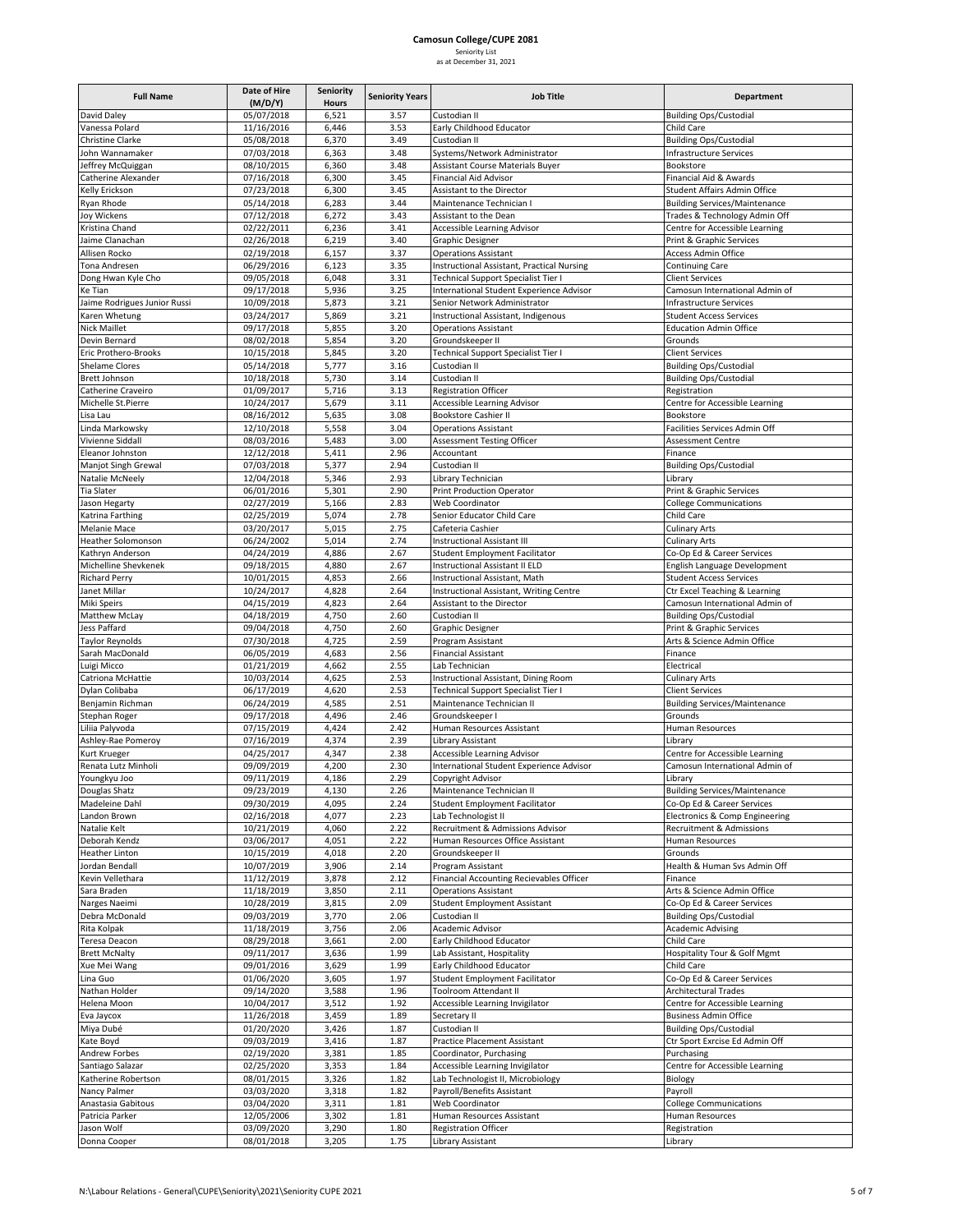### **Camosun College/CUPE 2081** Seniority List

### as at December 31, 2021 **Full Name Date of Hire (M/D/Y) Seniority Hours Seniority Years Job Title Department** Sandra Reid 12/04/2018 3,193 1.75 Custodian II Building Ops/Custodial Iliana Hegewisch 03/03/2020 3,164 1.73 Counselling Assistant Counseling Duncan McDougall **1988** 106/13/2017 1.72 Instructional Assistant, Math Student Access Services<br>1.64 Islam Student Facilitator Co-Op Ed & Career Services Karena Dachsel 05/05/2020 3,003 1.64 Student Employment Facilitator Co‐Op Ed & Career Services Andrew Lai **1.63 Communist Communist Communist Communist Communist Communist Communist Communist Communist Communist Communist Communist Communist Communist Communist Communist Communist Communist Communist Communist Commu** Patrycia Fatla Campus Security (06/15/2020 2,800 1.53 Coordinator, Occupational Safety & Health Campus Security Sheena Kelly **1.48 Celly 1.47 Instructional Assistant**, Exercise Science Exercise & Wellness Communisty Cellenss Erica Johnston 01/15/2020 2,674 1.46 Coordinator, Retail Services Bookstore Helene Debrune **18/10/2020** 2,499 1.37 Custodian II Building Ops/Custodial Building Ops/Custodial Dina Ventura 08/17/2020 2,420 1.32 Custodian II Building Ops/Custodial Sherry Cronk 10/25/2019 2,418 1.32 Library Assistant Library Cronk Library Assistant Alicia Mack 1992 12,395 1.31 Custodian II Building Ops/Custodial Andre Vallant 12/16/2019 2.379 1.30 Craphic Service<br>Andre Vaillant 12/16/2019 2.379 1.30 Graphic Designer 12/16/2019 2,379 1.30 Graphic Designer Print & Graphic Services Sherla Donna Bautista 198/17/2020 2,336 1.28 Custodian II Building Ops/Custodial Building Ops/Custodial 1.28 Custodian II Building Ops/Custodial 1.27 Business Analyst Maryann Kawahara **206/03/2019** 2,323 1.27 Business Analyst Data Mgmt System & Scheduling Michael Ilagan **1.24 I.aga | 2,271 | 1.24 | Custodian II** Building Ops/Custodial Building Ops/Custodial Karen Hood‐Deshon **1.22 1.22 1.223 1.22 Program Assistant** Health & Human Svs Admin Off Kailin Gillis 09/09/2020 2,093 1.15 Educational Technology Specialist Ctr Excel Teaching & Learning Coordinator, Benefits Administration Payroll Mark Juleff 10/23/2020 2,028 1.11 Custodian II Building Ops/Custodial Building Ops/Custodial 1<br>1.11 Lab Technician, Horticulture 1996 Architectural Trades 07/11/2016 2,023 1.11 Lab Technician, Horticulture<br>10/26/2020 1,983 1.09 Custodian II Rene Bravo 10/26/2020 1,983 1.09 Custodian II Building Ops/Custodial Kathleen Robertson 11/07/2018 1,943 1.06 Instructional Assistant III Culinary Arts<br>Carly Campbell 2010 1/04/2019 1,810 0.99 Operations Assistant Carly Campbell **1,810** 1,810 0.99 Operations Assistant Cont Ed & Cont Train Admin Off Cont Ed & Cont Train Admin Off Jesse Dardengo 1992 1,000 1/04/2021 1,785 0.98 Applied Research Technologist II Camosun Innovates Admin Office<br>Darren Manivong 1992 01/06/2021 1.771 0.97 Purchasing/Buver Clerk Darren Manivong 01/06/2021 1,771 0.97 Purchasing/Buyer Clerk Purchasing Daymon MacMillan 
2011/2014 1,770 0.97 Instructional Assistant II ELD English Language Development<br>
20201/2021 1.645 0.90 Program Assistant II ELD Business Admin Office Cheri Hurtubise 02/01/2021 1,645 0.90 Program Assistant Business Admin Office Jacob Parent 1,602/01/2021 | 1,645 | 0.90 Lab Technologist II | Electronics & Comp Engineering Tara Harrison **1980** 1,505 0.82 Program Assistant Access Admin Office Sharyn Paul **1,463** 03/09/2021 1,463 0.80 International Admissions Officer **Intlumined Intl Mrkg Recruit & Addmission** Kylie Pullin Collectional Collectional Collectional Assistant, ETP Employment Training & Prep Report Training & Prep Laura Swiatlowski **1,457** 1,457 0.80 Student Employment Facilitator Co‐Op Ed & Career Services Randi Robinson **1989** 2021 1,400 0.77 General Merchandise Buyer Bookstore Hannah Christo 08/10/2020 1,302 0.71 Groundskeeper II Grounds Henok Meresa 10/03/2007 1,277 0.70 Kitchen Attendant Culinary Arts Stephanie Benoit 1,260 1,260 0.69 Apprenticeship Office Administrator Trades Devlpmt & Spcl Projcts<br>
Elizabeth Graver 1,243 0.68 Toolroom Attendant II Architectural Trades Elizabeth Grayer 08/24/2020 1,243 0.68 Toolroom Attendant II Architectural Trades Fraser MacAllum 04/26/2021 1,225 0.67 Lab Assistant, Technologies Computer Science Meghan Kelly **1,198** 1,198 0.66 Fitness Centre Attendant Recreation & Athletics Centre Attendant Brittany Woodburn **1988** 1,120 1,120 0.61 Payroll/Benefits Assistant Payroll Jenna Silver 05/25/2021 1,078 0.59 Lab Assistant Nursing Gloria Guevara **1989 - Primancial Aid Advisor** Financial Aid Advisor Financial Aid Advisor Financial Aid & Awards Darius Adrian Cuevas **1988** 1,02/2020 1,065 0.58 Lab Technologist II, Chemistry Chemistry & Geoscience 1,064 0.58 Lab Technologist II, Chemistry Chemistry & Geoscience 1,064 0.58 Connect Assistant Co-Op Ed & Career Service Sonya Faganello 05/27/2021 1,064 0.58 Student Employment Assistant Co‐Op Ed & Career Services Karen Bujan Rodriquez **1882** 05/31/2021 1,050 0.57 International Student Experience Advisor Camosun International Admin of Uniternational Admin of Uniternational Admin of Uniternational Admin of Uniternational Admin of Uni Keith Almen 1,035 09/03/2020 1,035 0.57 Toolroom Attendant II Motor Vehicle/Metal Trades Maggie Messer **1.2021 | 25/31/2021 | 980 | 0.54 Recruitment & Admissions Advisor** Recruitment & Admissions Advisor Kimberly Daniels 11/16/2020 940 0.51 Operations Assistant Indig Ed & Com Con Admin Off Rana Dudeen 05/03/2021 896 0.49 Secretary II Ctr Sport Exrcise Ed Admin Off Elspeth Ford 06/28/2021 890 0.49 Secretary II Ctr Sport Exrcise Ed Admin Off Alyssa Husband 07/05/2021 875 0.48 Operations Assistant Student Affairs Admin Office Dina Rugova Camosun International Compositor Camosun International Student Experience Advisor Camosun International Admin of Suelem Gosmann **1989** 197/06/2021 868 0.48 Executive Secretary **Registrar Admin Office** Cory Ahlers **2008 2012/2021** 840 0.46 Athletics Events Officer Recreation & Athletics Reed Eckert 07/13/2021 833 0.46 Library Assistant Library 06/06/2019 795 0.44 Instructional Assistant, Writing Centre Ctr Excel Teaching & Learning 07/21/2021 791 0.43 Coordinator, Occupational Safety & Health Campus Security Melany Beatty **1920** 1977/21/2021 791 0.43 Coordinator, Occupational Safety & Health Campus Security Abigail Rogers 07/26/2021 770 0.42 Human Resources Assistant Human Resources Alisia Vinnitsky **198/30/2021** 732 0.40 Registration Officer Registration Registration **Jeremy Guido** 11/03/2015 728 0.40 Applied Research Technologist II Camosun Innovates Admin Office Liam Stokes 08/03/2021 728 0.40 IT Security Analyst ITS Admin Office Claude Wong Claude Wong Client Services (Client Services 198/03/2021 728 0.40 Technical Support Specialist Tier I Donna Shannon **1988** Custodian II Building Ops/Custodian II Building Ops/Custodian II Building Ops/Custodian II<br>
1990/2021 700 0.38 Athletics & Student Life Marketing Officer Recreation & Athletics Stacie Couch **1888 Couch 1898 1998 1201 1200** 0.38 Athletics & Student Life Marketing Officer Recreation & Athletics Flora Di Cunto **18/09/2021** 691 0.38 Secretary I Applied Lrng/Cop Ed Admin Off **District Applied Lrng/Cop Ed Admin Off** Myra Brooks **1800 Bookstore Accounts Officer** Bookstore Accounts Officer Bookstore Accounts Officer Shannon Casey 07/21/2021 631 0.35 Senior Educator Child Care Child Care Danielle Dias **1.2021 106/21/2021 630** 0.34 International Student Experience Advisor Camosun International Admin of Mengqian Jiang **18/23/2021 630** 0.34 International Admissions Officer **Intluments** Intl Mrkg Recruit & Addmission Bonnie Perry 10/01/2020 626 0.34 Lab Clerk, Dental Clinic Clinic Dental Assistant & Hygiene Brooke Robinson 07/12/2021 608 0.33 Early Childhood Educator Child Care Yi Ju Lee 208/30/2021 595 0.33 Financial Accounting Payables Office Finance Fuchsia Shier 08/30/2021 595 0.33 Program Assistant Cont Ed & Cont Train Admin Off Sandor Bosnick 19/13/2021 525 0.29 Supervisor, Building Operations Facilities Services Admin Off<br>Bruce Menzies 2016 08/09/2021 525 0.29 Technical Support Specialist Tier I Client Services 08/09/2021 525 0.29 Technical Support Specialist Tier I Client Services Carolyn Townsend **198/26/2021 499 0.27 Custodian II** Building Ops/Custodial Building Ops/Custodial Alisha Dsouza 09/20/2021 490 0.27 Student Employment Marketing Officer Co‐Op Ed & Career Services 09/07/2021 486 0.27 Instructional Assistant, Indigenous Student Access Services Ellen Young College and the US22/2021 476 0.26 Operations Assistant Student Affairs Admin Office<br>Alison Zacharias 12/10/2018 469 0.26 Accessible Learning Invigilator Centre for Accessible Learning Alison Zacharias 12/10/2018 469 0.26 Accessible Learning Invigilator 12/10/2018 469 0.26 Accessible Learning Invigilator 19/17/2018 462 0.25 Fitness Centre Attendant Jared Sparrow **12.12 COM CONTENT ACCOMPTED ACCOMPTED ACCOMPTED ACCOMPTED ACCOMPTED ACCOMPTED ACCOMPTED ACCOMPTED ACCOMPTED ACCOMPTED ACCOMPTED ACCOMPTED ACCOMPTED ACCOMPTED ACCOMPTED ACCOMPTED ACCOMPTED ACCOMPTED ACCOMPTED**

Selena Oliveira **Calculation Contract Contract Contract Contract** O.25 Instructional Assistant, Dental Asception Dental Assistant & Hygiene